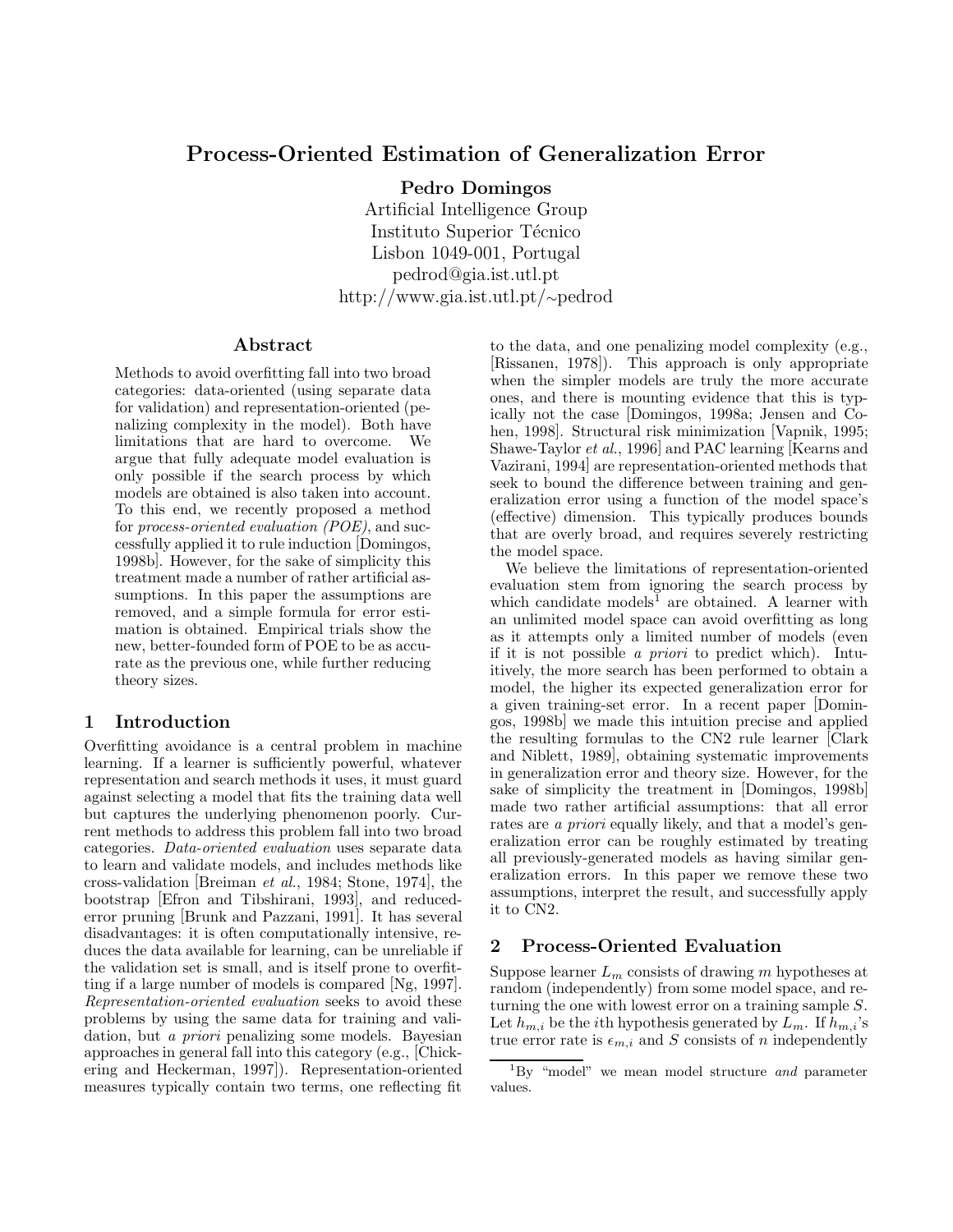drawn examples, the number of errors  $e_{m,i}$  committed by  $h_{m,i}$  on S is a binomially distributed variable with parameters n and  $\epsilon_{m,i}$ :

$$
p(e_{m,i}|n, \epsilon_{m,i}) = b(e_{m,i}|n, \epsilon_{m,i})
$$
  
= 
$$
\binom{n}{e_{m,i}} \epsilon_{m,i}^{e_{m,i}} (1 - \epsilon_{m,i})^{n - e_{m,i}}
$$
  
(1)

Let  $B(e_{m,i}|n, \epsilon_{m,i})$  be the probability that the number of errors is greater than  $e_{m,i}$ :

$$
B(e_{m,i}|n, \epsilon_{m,i}) = \sum_{i=e_{m,i}+1}^{n} b(i|n, \epsilon_{m,i})
$$
 (2)

Notice that this notation is the opposite of the usual notation for a cumulative distribution function (i.e.,  $B(e|n, \epsilon) = 1 - \text{Binomial_cdf}(e|n, \epsilon)$ . It will be more convenient for what follows.

The probability of  $L_m$  returning a hypothesis  $h_m$  that misclassifies  $e<sub>m</sub>$  training examples is the probability that at least one of the m hypotheses  $h_{m,i}$  makes  $e_m$  errors, and all the others make  $e_m$  or more errors. Equivalently, it is the probability that all hypotheses  $h_{m,i}$  make more than  $e_m - 1$  errors, minus the probability that they all make more than  $e_m$  errors:

$$
p(e_m|n, \vec{\epsilon}_m) = \prod_{i=1}^m B(e_m - 1|n, \epsilon_{m,i}) - \prod_{i=1}^m B(e_m|n, \epsilon_{m,i})
$$
 (3)

where  $\vec{\epsilon}_m = (\epsilon_{m,1}, \ldots, \epsilon_{m,i}, \ldots, \epsilon_{m,m})$ . By Bayes' theorem:

$$
p(\vec{\epsilon}_m | n, e_m) \propto p(\vec{\epsilon}_m) \, p(e_m | n, \vec{\epsilon}_m) \tag{4}
$$

Let  $h_{m,c}$  be the hypothesis with lowest error (i.e., the "chosen" hypothesis, so that learner  $L_m$  returns  $h_{m,c}$ and  $e_m = e_{m,c}$ ). Our goal is to predict  $h_m = h_{m,c}$ 's true error rate  $\epsilon_m = \epsilon_{m,c}$  from  $e_m$ . For this purpose, we marginalize Equation 4 over all the  $e_{m,i}$  save  $e_{m,c}:$ <sup>2</sup>

$$
p(\epsilon_{m,c}|n, e_m) \propto \int_{\vec{\epsilon}_m \setminus c} p(\vec{\epsilon}_m) \, p(e_m|n, \vec{\epsilon}_m) \, d\vec{\epsilon}_m \setminus c \qquad (5)
$$

where the integral is multiple, over all components of  $\vec{\epsilon}_m$  save  $\epsilon_{m,c}$ . The expected value of  $\epsilon_{m,c}$  can now be computed by integration:

$$
E[\epsilon_{m,c}|n, e_m] = \frac{\int_0^1 \epsilon_{m,c} p(\epsilon_{m,c}|n, e_m) d\epsilon_{m,c}}{\int_0^1 p(\epsilon_{m,c}|n, e_m) d\epsilon_{m,c}}
$$
(6)

<sup>2</sup>This is where we previously assumed that  $\forall_i \epsilon_{m,i} = \epsilon_{m,c}$ and dropped the prior  $p(\vec{\epsilon}_m)$ .

Let:

$$
f = \int_0^1 p(\epsilon_{m,i}) b(e_m | n, \epsilon_{m,i}) d\epsilon_{m,i} \tag{7}
$$

$$
F = \int_0^1 p(\epsilon_{m,i}) B(e_m | n, \epsilon_{m,i}) d\epsilon_{m,i} \qquad (8)
$$

$$
E_b[\epsilon_{m,c}] = \frac{\int_0^{\epsilon_{m,c}} p(\epsilon_{m,c}) b(e_m|n, \epsilon_{m,c}) d\epsilon_{m,c}}{\int_0^1 p(\epsilon_{m,c}) b(e_m|n, \epsilon_{m,c}) d\epsilon_{m,c}}
$$
\n(9)

$$
E_B[\epsilon_{m,c}] = \frac{\int_0^1 \epsilon_{m,c} p(\epsilon_{m,c}) B(e_m|n, \epsilon_{m,c}) d\epsilon_{m,c}}{\int_0^1 p(\epsilon_{m,c}) B(e_m|n, \epsilon_{m,c}) d\epsilon_{m,c}}
$$
(10)

Substituting Equation 3 into 5 and 5 into 6, using the assumption of independent hypotheses, and assuming the same prior  $p(\epsilon_{m,i})$  for all hypotheses, we obtain the following expression:

$$
E[\epsilon_{m,c}|n, e_m] = \frac{f(F+f)^{m-1}}{(F+f)^m - F^m} E_b[\epsilon_{m,c}] - \frac{F[(F+f)^{m-1} - F^{m-1}]}{(F+f)^m - F^m} E_B[\epsilon_{m,c}]
$$
\n(11)

For all but the smallest n,  $F \gg f$  (Equations 7, 8, 1 and 2). Thus, using the binomial expansion of  $(F + f)^m$  we obtain that  $(F + f)^m - F^m \simeq m f F^{m-1}$ ,  $(F + f)^{m-1}$  $F^{m-1} \simeq (m-1)fF^{m-2}$ , and  $(F+f)^{m-1} \simeq F^{m-1}$ . Substituting these into Equation 11 and simplifying, we obtain:

$$
E[\epsilon_{m,c}|n, e_m] = \frac{E_b[\epsilon_{m,c}] + (m-1)E_B[\epsilon_{m,c}]}{m} \qquad (12)
$$

Let  $\epsilon_{m,c}^{ML} = e_m/n$  be the maximum likelihood estimate of  $\epsilon_{m,c}$ . For sufficiently large n,  $E_b[\epsilon_{m,c}] \simeq \epsilon_{m,c}^{ML}$  (Equation 9, given a well-behaved prior  $p(\epsilon_{m,c})$ , i.e., as long as  $p(\epsilon_{m,c}) \neq 0$  in the neighborhood of  $\epsilon_{m,c} = e_m/n$ . Let  $\epsilon_{m,c}^{Prior} = \int_0^1 \epsilon_{m,c} p(\epsilon_{m,c}) d\epsilon_{m,c}$  be the prior expected value of  $\epsilon_{m,c}$ . Suppose a beta or similarly bell-shaped prior is used [Bernardo and Smith, 1994]; this is what makes intuitive sense for error rates. In general  $e_m/n$  (the inflection point of  $B(e_m|n, \epsilon_{m,c})$  as a function of  $\epsilon_{m,c}$ ) will fall below  $\epsilon_{m,c}^{Prior}$  (the peak of the prior), since  $e_m$  will tend to zero as more hypotheses are generated and the one with lowest error selected. Then, for sufficiently large  $n$ ,  $B(e_m|n, \epsilon_{m,c}) \simeq 1$  over the entire range where  $p(\epsilon_{m,c})$  is significantly greater than zero (leaving out only the left tail of the distribution), and  $E_B[\epsilon_{m,c}] \simeq \epsilon_{m,c}^{Prior}$  (Equation 10). Making these substitutions we finally obtain (omitting the c indexes, since  $\epsilon_m = \epsilon_{m,c}$ ):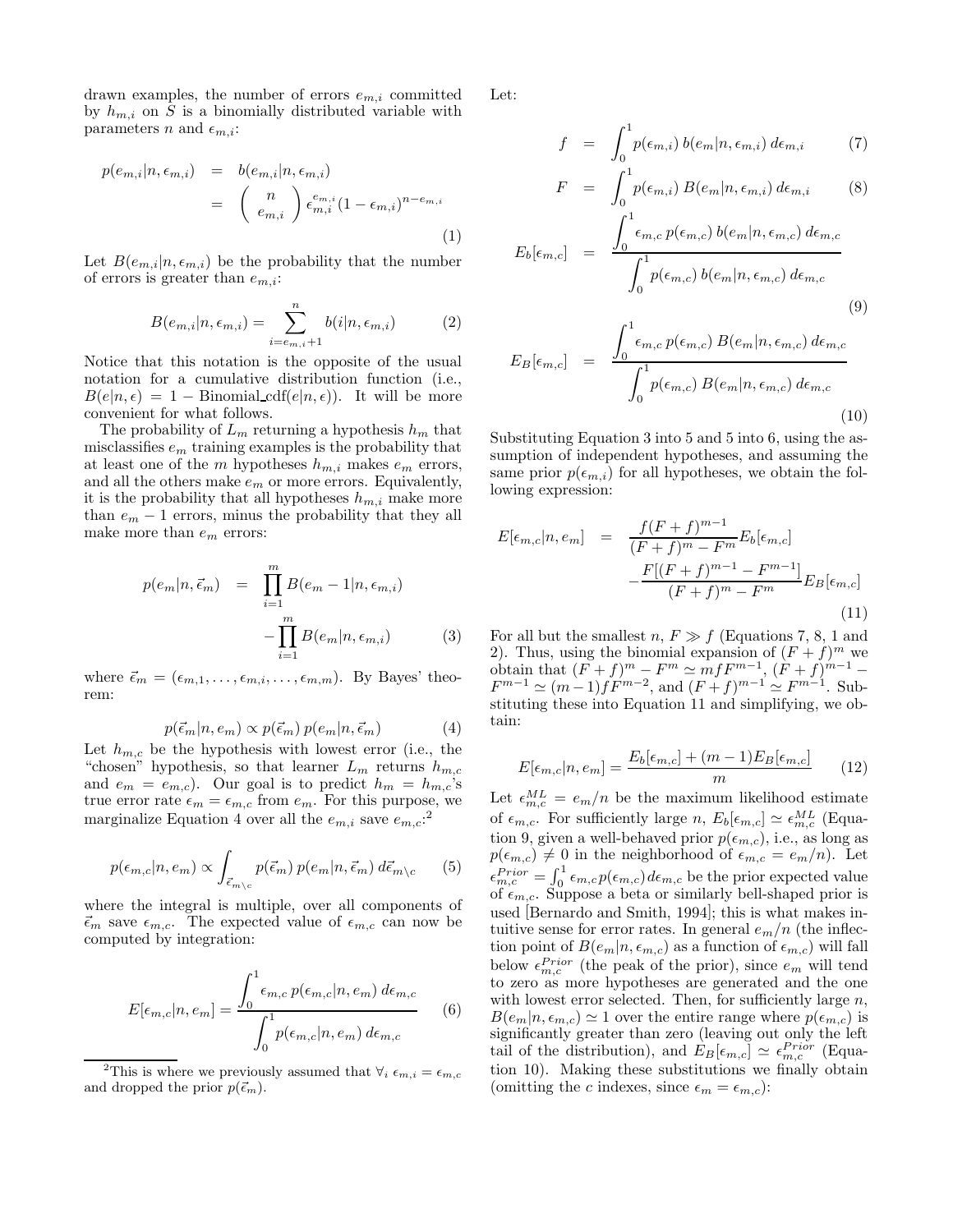$$
E[\epsilon_m | n, e_m] = \frac{\epsilon_m^{ML} + (m-1)\epsilon_m^{Prior}}{m}
$$
 (13)

This formula is quite similar to the well-known Laplace correction or m-estimate [Cestnik, 1990]. Its role for the number of hypotheses is similar to the m-estimate's role for the number of examples. The m-estimate gradually changes from the maximum likelihood estimate to the prior as the number of examples decreases; similarly, Equation 13 gradually uncovers the prior as the number of hypotheses generated increases. The intuitive meaning of Equation 13 is clear: when a learner generates a series of hypotheses and returns the one with lowest training-set error, the more hypotheses it generates the less sure we are that the observed error corresponds to the true error, and the more weight should be given to the a priori expected error.

This result is intuitively satisfying, because it gives a mathematical basis for increasing model uncertainty as the amount of search performed increases. However, Equation 13 as it stands is of limited practical use, because it converges very rapidly to  $\epsilon_m^{Prior}$  as more independent hypotheses are generated. As a result, for all but the earliest few hypotheses, the error estimate  $E[\epsilon_m|n, \epsilon_m]$  is quite insensitive to the empirical error  $\epsilon_m^{ML}$ <sup>m</sup> . This effect, however, is at least partly due to the fact that hypothesis dependences are being ignored, and as a result the empirical error of one hypothesis carries no information about the true error of another. In particular, only the empirical error of the chosen hypothesis carries information about its true error, resulting in the chosen hypothesis' expected error being the unalloyed prior in all a priori possible situations where the minimum empirical error is not the chosen hypothesis' (Equation 3). In practical learners, on the other hand, the hypotheses generated are typically very strongly dependent. Thus, in general, all the empirical errors observed will carry information about the true error of the chosen hypothesis, and Equation 13 should converge correspondingly slower to the prior term  $\epsilon_m^{Prior}$ . We propose to model this by replacing  $m$  in Equation 13 by a slower-growing function of  $m$ , which can be thought of as the "effective number of independent hypotheses attempted." For example, attempting ten hypotheses with given dependences between them may be equivalent (with respect to the convergence of Equation 13 to  $\epsilon_m^{Prior}$  to attempting two independent hypotheses. Thus, Equation 13 provides a simple way of combining data-oriented, representation-oriented and processoriented information when estimating generalization error:  $\epsilon_m^{ML}$  is the data-oriented component (the model's empirical error),  $\epsilon_m^{Prior}$  is the representation-oriented component (a function of the model's form), and  $m$  is the process-oriented component (a function of the search process that led to the model).

## 3 Application to Rule Induction

Most rule induction systems employ a set covering or "separate and conquer" search strategy [Michalski, 1983; Clark and Niblett, 1989]. Rules are induced one at a time, and each rule starts with a training set composed of the examples not covered by any previous rules. A rule is induced by adding conditions one at a time, starting with none (i.e., the rule initially covers the entire instance space). The next condition to add is chosen by attempting all possible conditions. Conditions on symbolic attributes are typically of the form  $a_i = v_{ij}$ , where  $v_{ij}$  is a possible value of attribute  $a_i$ . Conditions on numeric attributes are typically of the form  $a_i \leq v_{ij}$  or  $a_i > v_{ij}$ , where the thresholds  $v_{ij}$  are usually values of the attribute that appear in the training set. In the beam search process used by many rule learners, at each step the best b versions of the rule according to some evaluation function are selected for further specialization. AQ [Michalski, 1983] continues adding conditions until the rule is "pure" (i.e., until it covers examples of only one class). This can lead to severe overfitting. The latest version of the CN2 system [Clark and Niblett, 1989; Clark and Boswell, 1991] uses a simple and effective Bayesian method to combat this: induction of a rule stops when no specialization improves its error rate, and the latter is computed using a Laplace correction or mestimate. If  $n_r$  is the number of examples covered by a rule r, and  $e_r$  is the number of those examples it misclassifies, the conventional estimate of the rule's error rate is  $e_r/n_r$ , but its m-estimate is:

$$
\hat{\epsilon}_r = \frac{e_r + \mathsf{m}\epsilon_0}{n_r + \mathsf{m}}\tag{14}
$$

where  $\epsilon_0$  is the rule's a priori error, which CN2 takes to be the error obtained by random guessing if all classes are equally likely:  $\epsilon_0 = (c-1)/c$ , where c is the number of classes. This prior value is given a weight of m examples (i.e., the behavior of Equation 14 is equivalent to having m additional examples covered by the rule, one of each class). CN2 uses  $m=c$ . As conditions are added, the rule covers fewer and fewer examples, and  $\hat{\epsilon}_r$  tends to  $\epsilon_0$ . Thus a rule making more misclassifications may be preferred if it covers more examples, causing induction to stop earlier and reducing overfitting. Clark and Boswell [1991] found this version of CN2 to be more accurate than C4.5 [Quinlan, 1993] on 10 of the 12 benchmark datasets they used for testing. However, this scheme ignores that, as more and more conditions are attempted, the probability of finding one that appears to reduce the rule's error merely by chance increases. This will lead the m-estimate to underestimate the chosen condition's true error, and CN2 to overfit. The upward correction made to  $\epsilon_r$  should increase with the number of conditions attempted. The process-oriented evaluation framework described in the previous section allows us to do this in a systematic way, as follows.

Equation 13 can be used to compare the hypotheses returned by k learners  $L_1, \ldots, L_m, \ldots, L_k$ , and choose the one with lowest predicted error. It can also be used to compare successive stages of the same learner, by taking  $L_{m_2}$  to be the result of continuing the search of learner  $L_{m_1}$  ( $m_1 < m_2$ ) with  $m_2 - m_1$  more hypotheses. In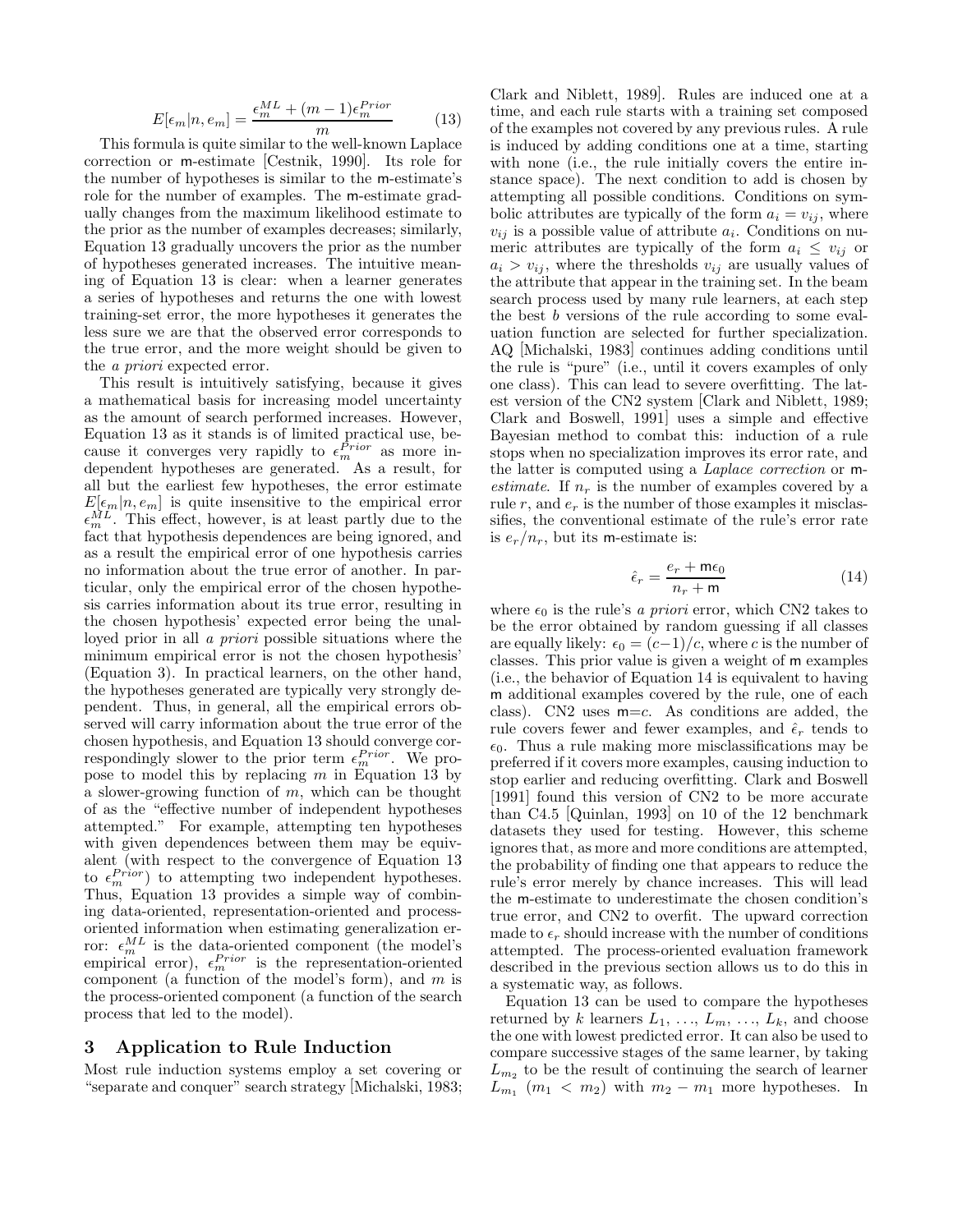| Dataset       | Error rate     |                |                | Theory size     |                 |                 |
|---------------|----------------|----------------|----------------|-----------------|-----------------|-----------------|
|               | CN2            | $CN2-POE1$     | $CN2-POE2$     | CN2             | $CN2-POE1$      | $CN2-POE2$      |
| <b>Breast</b> | $30.0 \pm 1.4$ | $29.7 \pm 1.4$ | $30.3 \pm 1.3$ | $114.5 + 2.4$   | $58.7 + 2.6$    | $104.9 \pm 2.6$ |
| Echocardio    | $32.7 \pm 1.2$ | $32.3 \pm 1.3$ | $31.2 \pm 1.1$ | $42.9 \pm 1.2$  | $35.4 \pm 2.1$  | $39.2 \pm 1.3$  |
| Glass         | $39.0 \pm 1.5$ | $38.3 \pm 1.7$ | $39.1 \pm 1.4$ | $51.8 \pm 1.0$  | $54.7 \pm 1.1$  | $45.2 \pm 1.0$  |
| HeartC        | $20.8 \pm 0.8$ | $22.5 \pm 0.8$ | $22.4 \pm 0.8$ | $57.8 \pm 0.9$  | $52.0 \pm 1.0$  | $52.6 \pm 1.0$  |
| HeartH        | $22.4 + 1.1$   | $21.8 \pm 1.3$ | $21.9 \pm 1.1$ | $69.2 \pm 1.5$  | $60.3 \pm 1.4$  | $58.9 \pm 1.1$  |
| Hepatitis     | $21.2 \pm 0.9$ | $19.2 \pm 1.3$ | $18.8 \pm 1.1$ | $40.2 \pm 1.7$  | $34.0 \pm 1.3$  | $34.4 \pm 1.1$  |
| Lympho        | $21.4 \pm 1.1$ | $24.1 \pm 1.1$ | $23.4 \pm 1.2$ | $39.5 \pm 0.7$  | $38.7 \pm 1.0$  | $32.8 \pm 1.1$  |
| Soybean       | $19.5 \pm 1.0$ | $19.4 \pm 1.0$ | $22.9 + 1.2$   | $116.7 \pm 2.3$ | $110.9 \pm 3.1$ | $97.7 \pm 1.7$  |
| Thyroid       | $4.1 + 0.2$    | $3.8 + 0.2$    | $4.0 \pm 0.2$  | $97.5 \pm 2.0$  | $104.8 \pm 2.0$ | $83.4 \pm 2.6$  |
| Tumor         | $60.1 \pm 1.0$ | $65.1 \pm 1.3$ | $60.0 \pm 1.2$ | $302.8 + 4.6$   | $273.9 + 4.4$   | $241.6 \pm 3.9$ |
| Voting        | $4.8 \pm 0.4$  | $4.3 \pm 0.3$  | $4.3 \pm 0.3$  | $61.7 \pm 2.9$  | $49.6 \pm 2.5$  | $33.2 \pm 1.7$  |

Table 1: Empirical results: error rates and theory sizes of default CN2 and CN2 with two versions of process-oriented evaluation (CN2-POE1 and CN2-POE2).

particular, the successive stages can be the successive versions of a rule returned by CN2 or a similar "separate and conquer" rule learner. A natural choice for the prior expected error  $\epsilon_{m,c}^{Prior}$  for all rule versions is the default error rate, obtained by always predicting the most frequent class in the training set. The choice of slower-growing function of  $m$  is less obvious. One possibility is  $m' = \log m$  (for  $m > 1$ ), based on an analogy with decision tree induction. When learning a tree using an algorithm like C4.5, each new hypothesis is obtained by modifying the previous one in only a fraction of the instance space (the fraction corresponding to the node currently being expanded), and this fraction becomes exponentially smaller as induction progresses. Only an entire new level of the decision tree corresponds to an entirely new hypothesis. Since the depth of the tree grows approximately with the logarithm of the number of nodes, we can take the equivalent number of independent hypotheses attempted  $m'$  to be proportional to the logarithm of the total number of hypotheses attempted m. Since a rule corresponds to a path through a decision tree, both in its content and in the way it is induced by a system like CN2, we can apply a similar line of reasoning to the number of rules attempted.<sup>3</sup>

Let each hypothesis be one version of the rule attempted during the beam search. Equation 13 does not need to be computed for every rule version generated during the beam search. This would introduce a preference for adding some conditions instead of others, which is unlikely to produce good results unless there is domain knowledge supporting such preferences. Instead, Equation 13 can be computed only once for each round. One round consists of generating every possible one-step specialization of each rule version in the beam, and selecting the b best. Thus, if there are a attributes and  $v$  is the maximum number of values of any attribute

(in the worst case,  $v = n$  for numeric attributes), one round corresponds to  $O(bav)$  rule versions. Let  $m_k$  be the total number of rule versions generated up to, and including, round  $k$ . Round 1 consists of the initial rule with no conditions, and  $m_1 = 1$ . Induction stops when  $E[\epsilon_{m_k}|n_{m_k}, \epsilon_{m_k}] \ge E[\epsilon_{m_{k-1}}|n_{m_{k-1}}, \epsilon_{m_{k-1}}],$  for  $k > 1$ .

## 4 Experiments

In order to test the effectiveness of process-oriented evaluation, default and process-oriented versions of CN2 were compared on the benchmark datasets previously used by Clark and Boswell [1991] . <sup>4</sup> The process-oriented versions were implemented by adding the necessary facilities to the CN2 source code. Details of the earlier version of POE and its implementation can be found in [Domingos, 1998b]. CN2's Laplace estimates are still used to choose the best b specializations in each round. This is preferable to using uncorrected estimates, since as implemented POE has no preference between hypotheses within the same round, and this is also a factor in avoiding overfitting. However, the Laplace correction distorts the value of  $\epsilon_m^{ML}$  used in Equation 13. This will be particularly pronounced when there are many classes, since CN2 uses  $m = c$ . In order to minimize this problem,  $m = 2$  was used with POE.<sup>5</sup>

The experimental procedure of [Clark and Boswell, 1991] was followed. Each dataset was randomly divided into 67% for training and 33% for testing, and the error rate and theory size (total number of conditions) were measured for default CN2, CN2-POE1 (the earlier version) and CN2-POE2 (the version described in this paper). This was repeated 20 times. The average results and their standard deviations are shown in Table  $1;^{6}$ 

<sup>3</sup> In the experiments described below, the results were not sensitive to the base of the logarithms used. Base 2, base e and base 10 all yielded practically indistinguishable error rates and theory sizes. The results reported are for base 2.

<sup>4</sup>With the exception of pole-and-cart, which is not available in the UCI repository [Blake et al., 1998].

<sup>&</sup>lt;sup>5</sup>Simply changing  $m = c$  to  $m = 2$  in default CN2 does not change its performance on the datasets used.

<sup>6</sup>There are some differences between CN2's results and those reported in [Clark and Boswell, 1991]. This may be due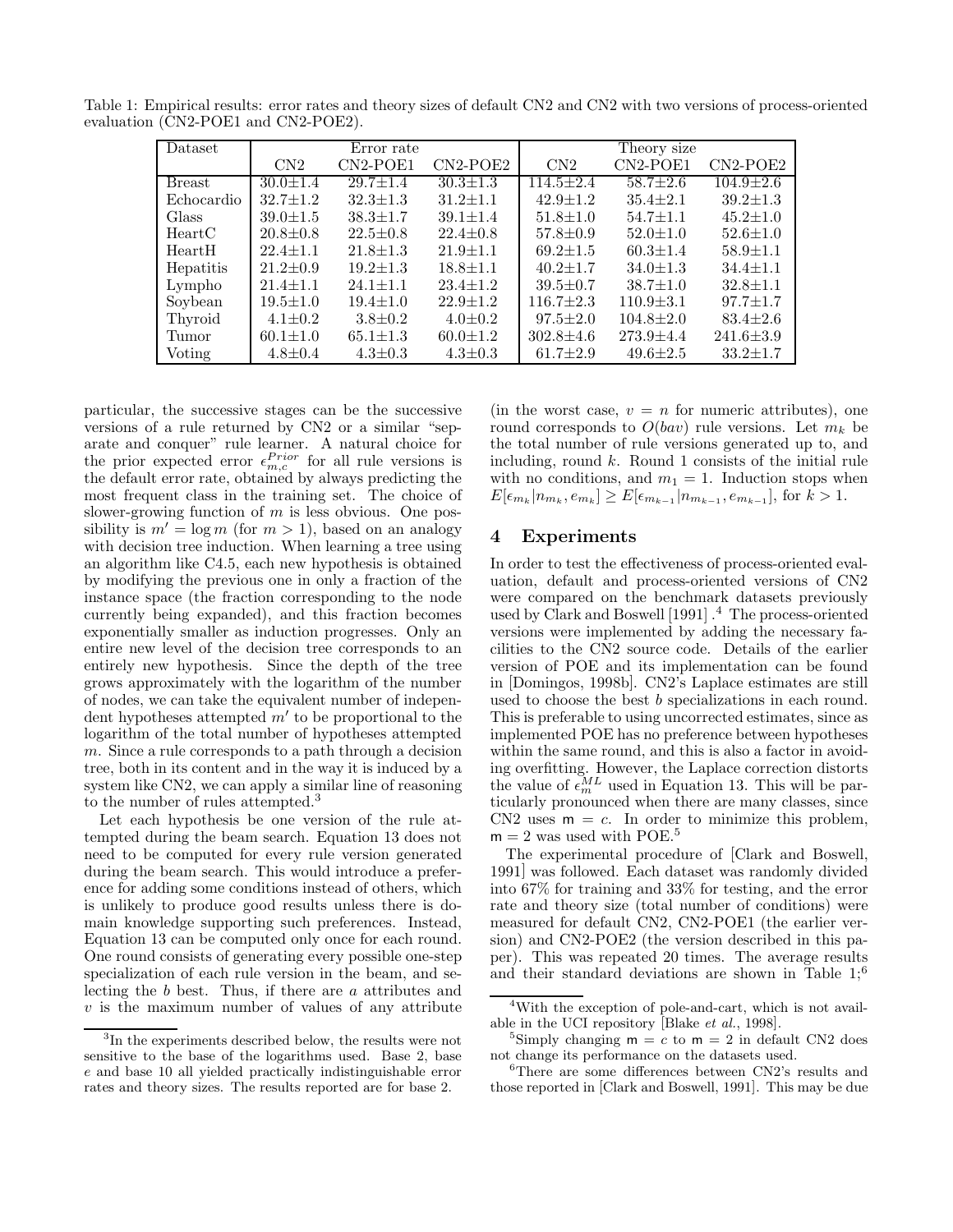the results for CN2 and CN2-POE1 are from [Domingos, 1998b].

Compared to CN2-POE1, CN2-POE2 roughly maintains accuracy (lower error in five datasets, higher in five, same in one; 0.2% lower error on average) while reducing theory size in most datasets (lower in seven, higher in four, 4.5 fewer conditions on average). This indicates that Equation 13 is successfully deleting unnecessary conditions that the previous method retained. Being in closed form, Equation 13 is also much more efficient to evaluate than the integrals in [Domingos, 1998b]. Experiments on two larger UCI databases (shuttle and letter) showed CN2-POE2 learning faster than CN2, while maintaining accuracy and reducing theory size.

## 5 Related Work

The literature on model selection and error estimation is very large, and we will not attempt to review it here. Several pieces of previous work take into account the number of hypotheses being compared, and so can be considered early steps towards process-oriented evaluation. This includes notably systems that use Bonferroni corrections when testing significance (e.g., [Gaines, 1989; Jensen and Schmill, 1997]; see also [Klockars and Sax, 1986]). A key difference between these systems and what is proposed here is that they require a somewhat arbitrary choice of significance threshold, while this paper directly attempts to optimize the end goal (expected generalization error). Also, the Bonferroni correction does not take hypothesis dependencies into account, while the present framework offers (at least in principle) a way of doing so.

Quinlan and Cameron-Jones's [1995] "layered search" method for automatically selecting CN2's beam width can also be considered a form of process-oriented evaluation. While layered search and the approach proposed here have similar aims, their biases differ: layered search limits the search's width, while the present method limits its length. The latter may be more effective in reducing the fragmentation and small disjuncts problems [Pagallo and Haussler, 1990; Holte et al., 1989]. The assumptions made here are also clearer than those implicit in Quinlan and Cameron-Jones's [1995] measure.

Freund [1998] recently proposed a form of processoriented evaluation that is closer to the PAC-learning framework. It is an extension of the statistical query model [Kearns, 1993] that attempts to obtain tighter bounds on generalization error by considering the tree of queries that the learner could make. While the general algorithm to obtain these bounds has exponential computational cost in the number of queries made, Freund proposes a specialized version for algorithms based on local search (e.g., CN2) that is more efficient, at the price of loosened bounds. How tight the bounds will be in either case is still an open question; no empirical testing of Freund's [1998] method has been carried out so far. These bounds could be used for model selection by preferring the model with the lowest upper bound (for given parameters). However, as with Bonferroni corrections, the result will in general depend on the choice of parameters, for which there is no clear criterion. While the approach proposed in the present paper directly obtains an estimate of the generalization error, it would also be useful to have a confidence interval for it, and Freund's [1998] method may be a path to it.

Evaluating models that are the result of a search process, not just of fitting the parameters of a predetermined structure, has traditionally not been a concern of statisticians. However, this is beginning to change [Chatfield, 1995].

## 6 Conclusion

Two main types of model selection are currently available. In data-oriented evaluation, a hypothesis's score does not depend on its form or how the hypothesis was found, but only on its performance on the data. In representation-oriented evaluation, the score depends on the data and on the hypothesis's form, but not on the search process that led to it. Recently [Domingos, 1998b] we argued that the latter cannot be ignored, and proposed process-oriented evaluation (POE). However, in [Domingos, 1998b] we assumed that all models searched had similar true error rates, and that all error rates were equally likely a priori. In this paper we removed these assumptions, and derived a simple approximation for the generalization error of the returned hypothesis as a function of the number of hypotheses searched. This approximation is a weighted average of the maximum likelihood estimate of the error and the prior expected error, that increasingly favors the prior as more models are attempted. This approximation gives a mathematical basis to the intuition that model uncertainty should increase with the amount of search conducted.

In the future we plan to: study the statistical properties of Equation 11, in particular when the sample size is not large enough to approximate it by Equation 13; compare the method proposed here with other forms of process-oriented evaluation (e.g., Bonferroni corrections and layered search); apply it to other learners; and study methods for accurately estimating the growth of the effective number of hypotheses  $m'$  in each of these learners.

#### References

- [Bernardo and Smith, 1994] J. M. Bernardo and A. F. M. Smith. Bayesian Theory. Wiley, New York, NY, 1994.
- [Blake et al., 1998] C. Blake, E. Keogh, and C. J. Merz. UCI repository of machine learning databases. Machine-readable data repository, Department of Information and Computer Science, University of California at Irvine, Irvine, CA, 1998. http:// www.ics.uci.edu/∼mlearn/MLRepository.html.

to the fact that the default version of CN2 uses a beam size of 5, whereas Clark and Boswell used  $b = 20$ . The distribution version of CN2 may also differ from the one used in [Clark and Boswell, 1991].